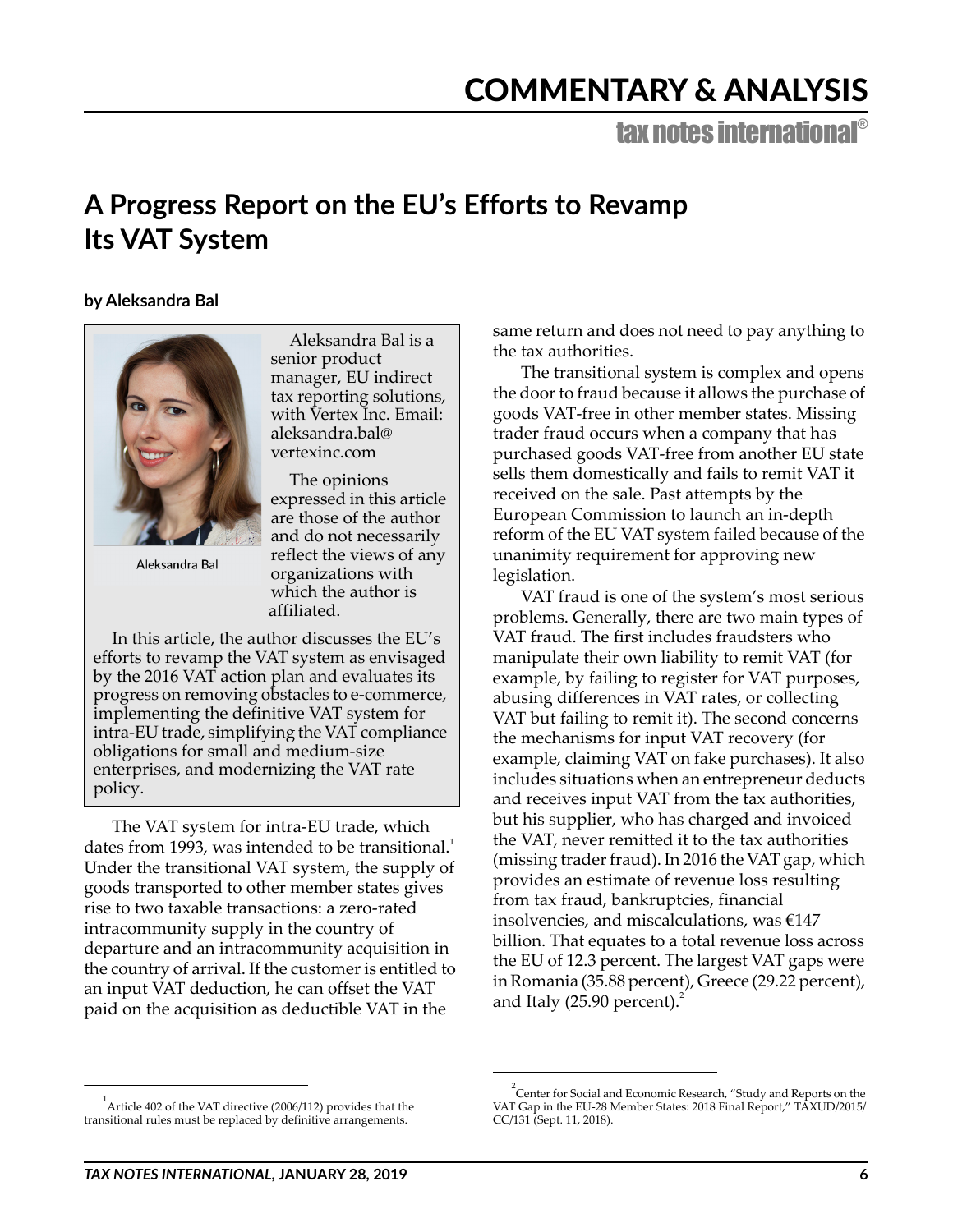Another inefficiency of the VAT system is the increased compliance burden for businesses engaged in intra-EU trade: They incur 11 percent higher compliance costs compared with those trading only in one EU country.<sup>3</sup> The main factors driving those extra compliance costs are the divergent application of the VAT rules among the EU states, and the additional compliance obligations for businesses engaged in crossborder trade. The extra costs are particularly burdensome for small and medium-size enterprises.

Given the inefficiency, costs, and fraud risks, the European Commission realized that it needed to change "business as usual." In April 2016 it published the VAT action plan (COM(2016) 148 final), which sets out the path to creating a single and fraud-proof EU VAT. It suggests removing VAT obstacles to e-commerce, implementing measures to address the VAT gap, simplifying compliance obligations for SMEs, implementing a definitive VAT system for intra-EU trade, and modernizing the VAT rate policy.

This article describes the modernization of the EU VAT system as envisaged by the 2016 action plan.

#### **I. Removing VAT Obstacles to E-Commerce**

On December 1, 2016, the European Commission presented legislative proposals to modernize and simplify VAT for cross-border ecommerce. The Economic and Financial Affairs Council approved most of the proposals December 5, 2017,<sup>4</sup> except the proposal on VAT on e-publications, which was approved nearly one year later.<sup>5</sup>

The e-commerce VAT package will be implemented gradually. Four measures took effect January 1, 2019. First, intra-EU supplies of telecommunications, broadcasting, and electronic services up to an annual turnover threshold of €10,000 remain subject to the VAT rules of the

supplier's member state (origin principle). Second, suppliers whose annual turnover threshold does not exceed €100,000 may keep only one piece of evidence (instead of two) to identify the customer's member state. Third, for invoicing supplies of telecommunications, broadcasting, and electronic services, the rules of the supplier's member state will apply instead of the rules of the customer's member states.<sup>6</sup> Fourth, businesses not established in the EU but having a VAT registration in an EU state can make use of the one-stop shop (OSS) concept, meant to prevent registrations in multiple EU countries for non-EU businesses that supply telecommunications, broadcasting, and electronic services to private EU citizens (those services are subject to VAT in the customer's country).

The main measures of the e-commerce VAT package will enter into force January 1, 2021, and will implement far-reaching changes that require the adaptation of IT systems and electronic interfaces. First, online platforms will be deemed the supplier of goods sold to private EU individuals by companies using the platform when (1) intra-EU sales of goods are made by non-EU businesses, and (2) up to  $E150$  in goods are imported. Consequently, online platforms will have to collect and pay the VAT on those sales. That could give rise to many practical problems. First, a platform that does not intervene in the payment process will be expected to collect and remit VAT and handle VAT reimbursements when goods are returned. Second, the OSS will be extended to all business-to-consumer supplies of services and intra-EU distance sales of goods, abolishing the current distance selling scheme. Third, there will be a hybrid scheme for covering distance sales of goods with a value of up to  $E$ 150

<sup>3</sup> European Commission, "European Commission Proposes Far-Reaching Reform of the EU VAT System" (Oct. 4, 2017).

<sup>4</sup> Council Directive (EU) 2017/2455, Council Implementing Regulation (EU) 2017/2459, and Council Regulation (EU) 2017/2454.

 $5$ ECOFIN reached political agreement on the proposal October 2, 2018, and approved the text of the directive November 6, 2018. The new directive will allow member states to apply reduced VAT rates to electronic publications.

 $\mathrm{^{6}}$ Although that is a major relief for business, tax administrations may have some trouble with the new rule. In the EU, the member state of consumption (not the member state of identification) retains power to audit taxable persons. Therefore, the member state of consumption will need to perform a VAT audit based on invoices drawn up in a different language and in accordance with other member states' rules. Because invoices are evidence of the right to deduct input VAT, tax authorities will have more difficulty determining whether the deduction right can be exercised.

In the EU, there is a special VAT regime for distance sales of goods. The place of taxation of those supplies depends on the supplier's turnover from distance sales in the customer's country. VAT of the destination member state is applied if sales there exceed a threshold (€100,000; €35,000; or the equivalent in national currency). Distance sales below the threshold are taxed in the member state of origin. However, even if the threshold is not exceeded, suppliers can select the country of destination as the place of taxation.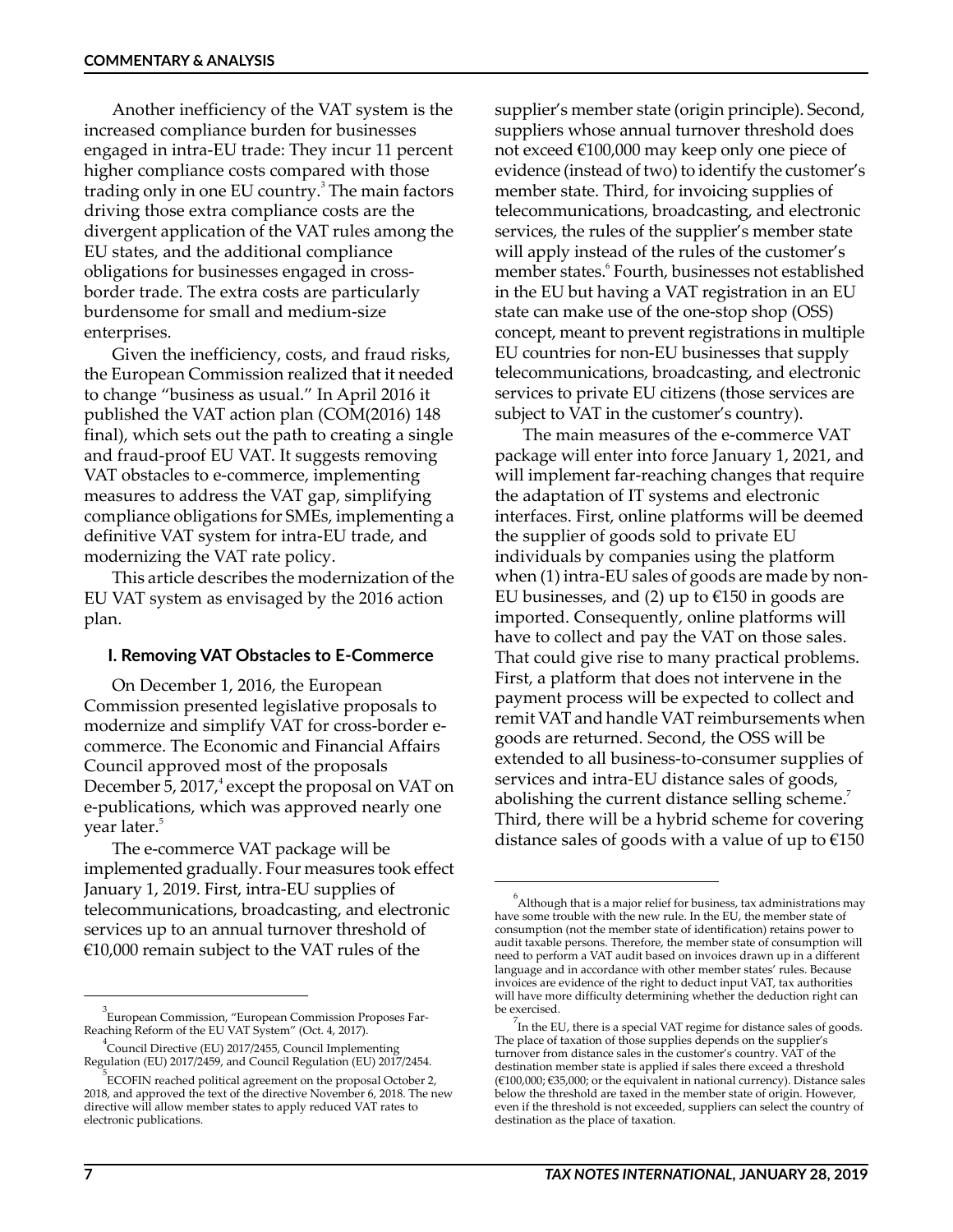imported from third countries to EU customers (it will replace the current VAT exemption for goods in small consignment with a value of up to  $\epsilon$ 22):

- non-EU suppliers selling goods to nontaxable EU customers will be able to apply the OSS and declare and pay VAT monthly, and no VAT will be due on importation;
- if a platform facilitates the supply of goods, it will be responsible for VAT remittance because it will be deemed to have purchased and then sold the goods in question, and will be able to register for the OSS and pay VAT monthly;
- if no platform is involved and the supplier does not elect to use the OSS, the transporter of the goods (for example, a courier or postal service) must collect and remit VAT.

The hybrid scheme for low-value goods from third countries will cause many practical problems and open new opportunities for fraud. The customs infrastructure will need to be adapted because customs authorities will have to verify in real time the validity of the OSS registration numbers on the import declaration. Even if the real-time checks are performed, fraudulent suppliers will be able to import goods VAT-free by presenting a platform's OSS registration number and claiming that the platform facilitated the supply (when in fact no platform was involved).

#### **II. A Definitive VAT System**

On October 4, 2017, the European Commission presented several fundamental principles for a definitive VAT system.<sup>8</sup> It sought to replace the transitional VAT arrangements for intra-EU trade with the definitive system based on the destination principle.

Under the new system, the concepts of intracommunity supply and acquisition will be replaced by a single intraunion supply. The supplier will be required to charge the VAT rate of the country of arrival of the goods and remit the tax to his local tax administration via an OSS. If the customer to an intraunion supply is a certified

taxable person (CTP), the supplier will not have to charge VAT and the customer will account for VAT using a reverse charge mechanism.

The CTP concept is new and has not been used in EU VAT law so far. It is similar to the authorized economic operator in customs law. CTP status will be granted to businesses that can demonstrate regular payment of taxes, financial solvency, and sound internal controls.

The definitive VAT system will require a substantial amount of trust and cooperation among tax administrators because the member state where the goods arrive will have to rely on the member state of departure to collect and remit the VAT due on the cross-border supply. Moreover, EU members will be required to accept CTP certifications issued by other countries. The proposal does not specify how to verify the solvency and reliability of companies that have been granted the CTP status or how to subsequently continuously monitor those conditions. Whether the definitive VAT system will contribute to preventing VAT fraud depends on how those functions will be carried out.

To improve the day-to-day functioning of the VAT system until the new, definitive regime has been implemented, the European Commission has proposed four "quick fixes," which ECOFIN approved October 2, 2018. Those interim measures, which will apply from January 1, 2020, seek to:

- provide a simplified and uniform treatment for call-off stock arrangements (in which the supplier makes goods available to the customer by placing them at or nearby the customer's premises but remains the owner of the goods during their storage); $\theta$
- establish uniform criteria for chain (ABC) transactions; $10$

 $\rm ^{8}COM (2017)$  567 final, COM(2017) 568 final, and COM(2017) 569 final.

 $^{9}$ Under the new rules, the transfer of goods to another member state to the call-off stock warehouse will be ignored for VAT purposes. When the customer removes goods from the stock, two taxable transactions will take place: an intracommunity supply by the supplier in the member state of departure, and an intracommunity acquisition by the customer in the member state where the stock is located.

 $^{10}$ Under the new rules, the intracommunity transport will by default be assigned to the first supply (from A to B), which will benefit from the zero rate for intracommunity transactions. The middle person (B) may allocate the transport to the second supply (from B to C) by communicating to his supplier (A) the VAT number issued to him by the member state the goods come from.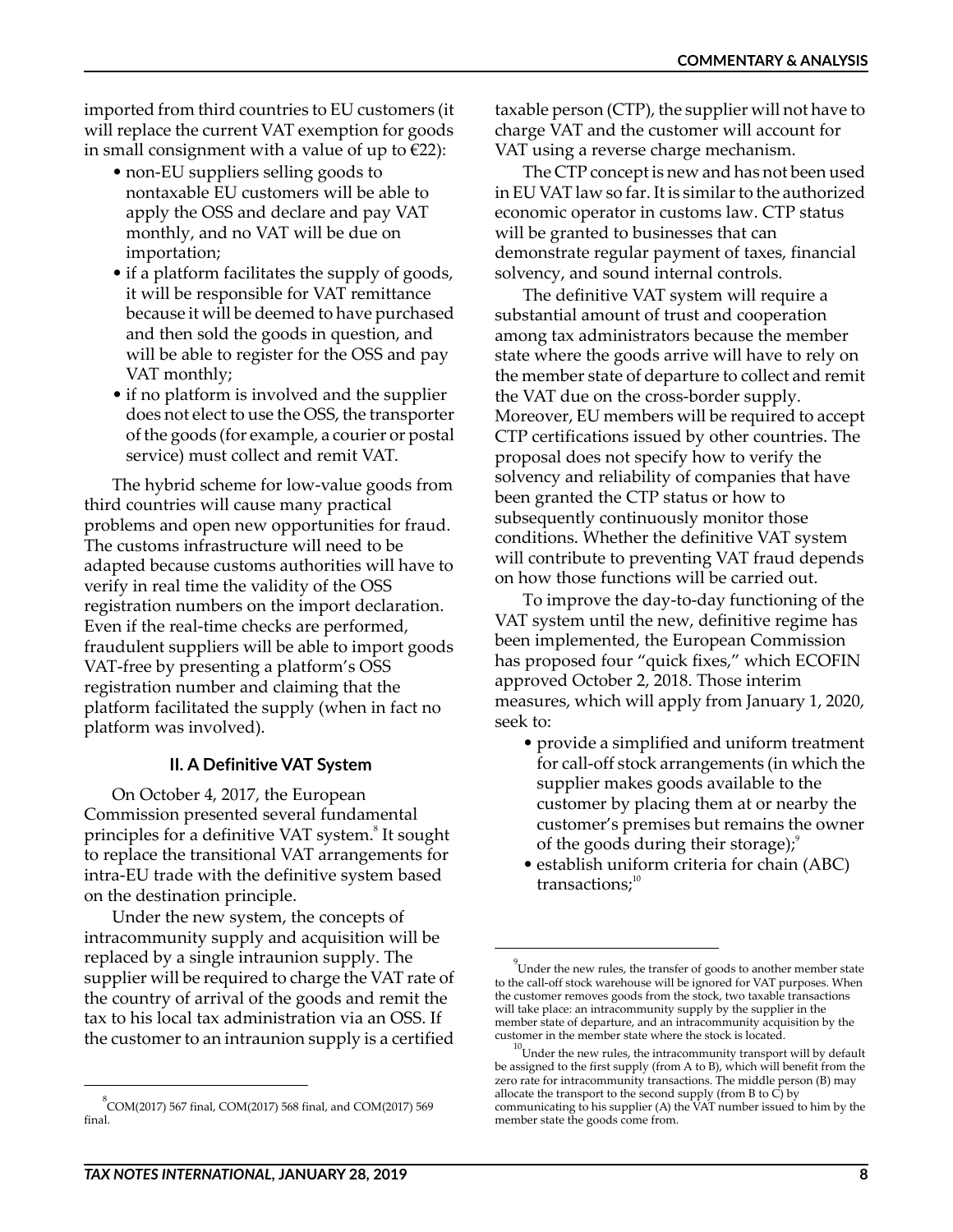- make the VAT identification number a substantive condition to benefit from the zero rate for intracommunity supplies; and
- provide a common framework for the documentary evidence required to apply the zero rate to intracommunity supplies.

#### **III. A Simplification Package for SMEs**

Under the EU VAT rules, member states may exempt from VAT or from some VAT obligations businesses whose turnover is below thresholds. Those simplification measures vary by state and apply only to businesses established in that state — that is, EU members are not required to grant the benefits of the special scheme to nonresident SMEs. Thus, there is no level playing field for EU SMEs, and the increased compliance costs for those trading cross-border could seriously impede growth. Once the definitive VAT system is in place, the compliance costs could increase even more because the intraunion supply of goods will no longer be zero rated but instead subject to the destination country's VAT. Suppliers will therefore need to become familiar with the VAT rules of the other member states to which they supply goods. As discussed above, the supplier will not have to charge the destination country's VAT if its customer is a CTP.

On January 18, 2018, the European Commission proposed simplification measures to reduce VAT compliance costs for SMEs.<sup>11</sup> It envisaged a cost reduction by as much as 18 percent annually. The proposal would allow member states to continue exempting from VAT SMEs with a maximum turnover of €85,000 in one member state — a benefit that should also be available to SMEs established in other member states. Also, a safeguard revenue threshold of  $€100,000$  across the EU will prevent companies with large turnover from using the small business exemption. The proposal also would allow EU members to introduce simplified compliance obligations for businesses with an annual EU turnover of up to  $\epsilon$ 2 million. ECOFIN has not yet approved the proposal.

The proposed legislation will take effect only when the definitive VAT system has been

implemented. It is a positive development that will simplify compliance for SMEs engaged in cross-border trade; however, the definitive VAT system has features that could put small businesses at a disadvantage compared with their larger competitors. CTP status will be granted to entrepreneurs that can demonstrate financial solvency, a good compliance record, and a high level of operational control. That implies that larger companies with well-established administrative processes and tax control frameworks will be more likely to be granted CTP status than small enterprises that rarely have their financial accounts checked by an external auditor.

#### **IV. Modernizing the VAT Rate Policy**

Member states may adopt one standard rate of at least 15 percent and two reduced rates of no less than 5 percent.<sup>12</sup> The reduced rates may apply only to supplies of goods and services mentioned in Annex III of the VAT directive (2006/112). The directive also allows some derogations from the rate provisions, transitional measures, and grandfathering clauses.

The VAT rate framework was adopted for an origin-based VAT system. At the time, a level of harmonization was necessary to avoid distortion of competition because origin-based taxation would favor suppliers in member states with low tax rates. The European Commission's recent proposal to move to a definitive VAT system based on the destination principle creates opportunities for using reduced rates with no risk of competition distortion.

On January 18, 2018, the European Commission released a proposal for reforming the VAT rate system. Under the proposal, the list of goods and services to which the reduced rates may be applied will be replaced by a list of products to which the standard rate of a minimum of 15 percent must be applied. In addition to the two reduced rates of a minimum of 5 percent, member states will be allowed to apply a third reduced rate between 0 and 5 percent. To safeguard public revenue, EU members must ensure that the weighted average of all VAT rates applied is at least 12 percent. The commission

 $^{12}$ COM(2018) 21 final. 12VAT Directive (2006/112), articles 97-98.